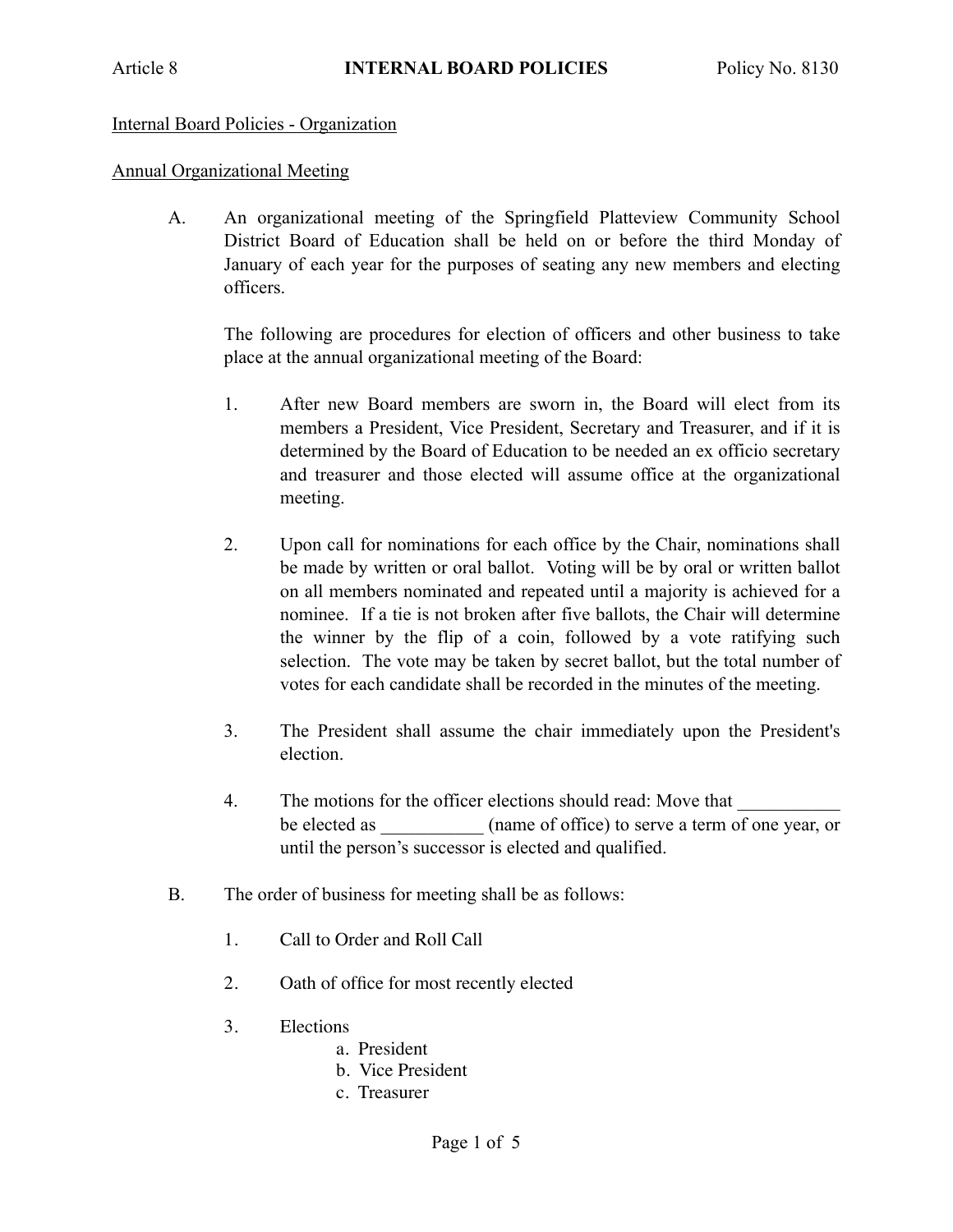- d. Secretary
- 4. Approval of committees, positions, and designations
	- a. Consider, discuss and take action to elect Secretary to the BOE
	- b. Consider, discuss and take action to select legal counsel
	- c. Consider, discuss and take action to elect Committees as determined by the BOE
		- d. Consider, discuss and take action to select Depository bank(s)
		- e. Consider, discuss and take action to select District newspaper(s) of record
- 5. Approval of current Board policies and regulations
- 6. Designate date for the annual review of BOE policies
- 7. Dissemination to each Board member of conflict of interest statutes
- 8. Adjournment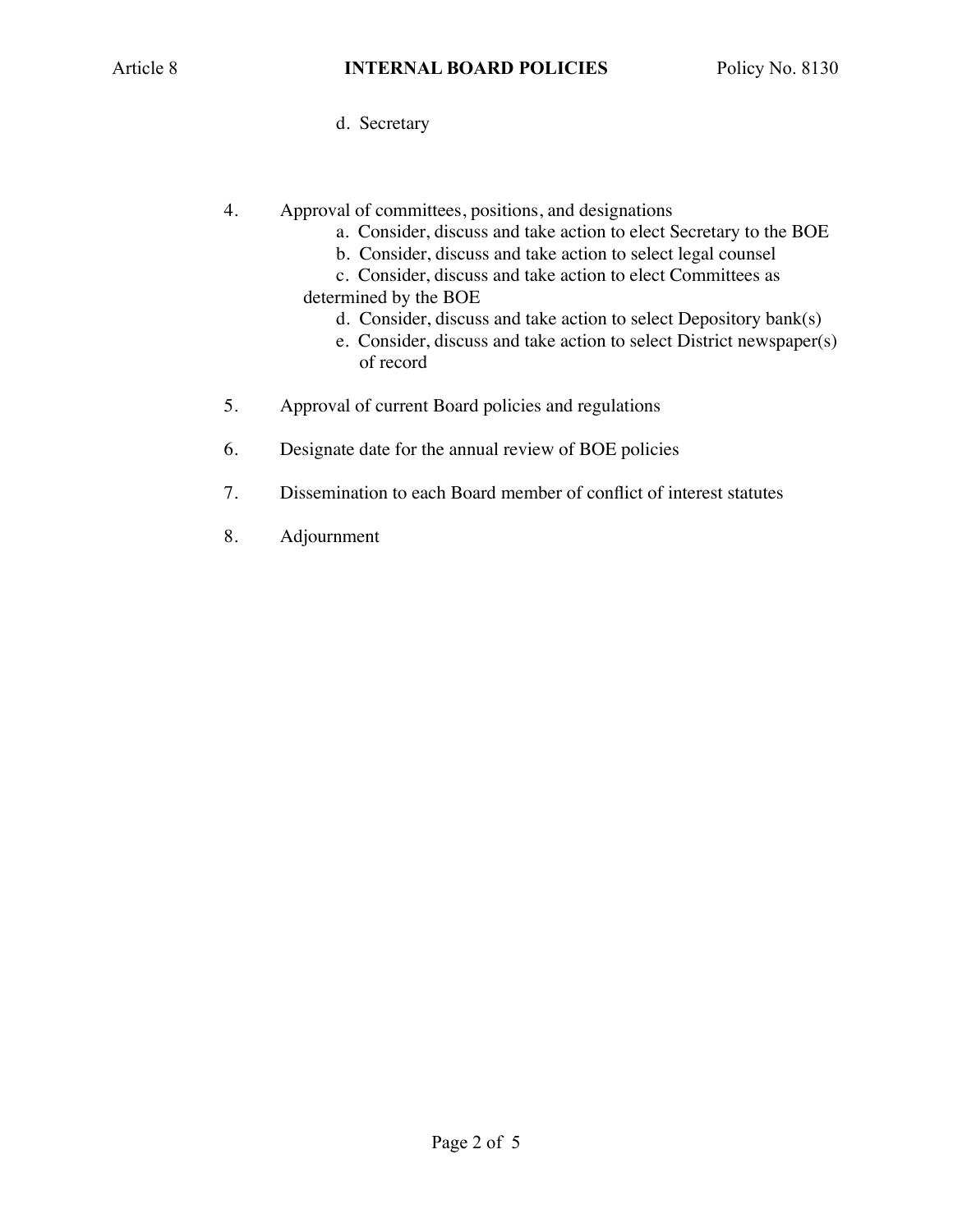Date of Adoption: 8/9/2021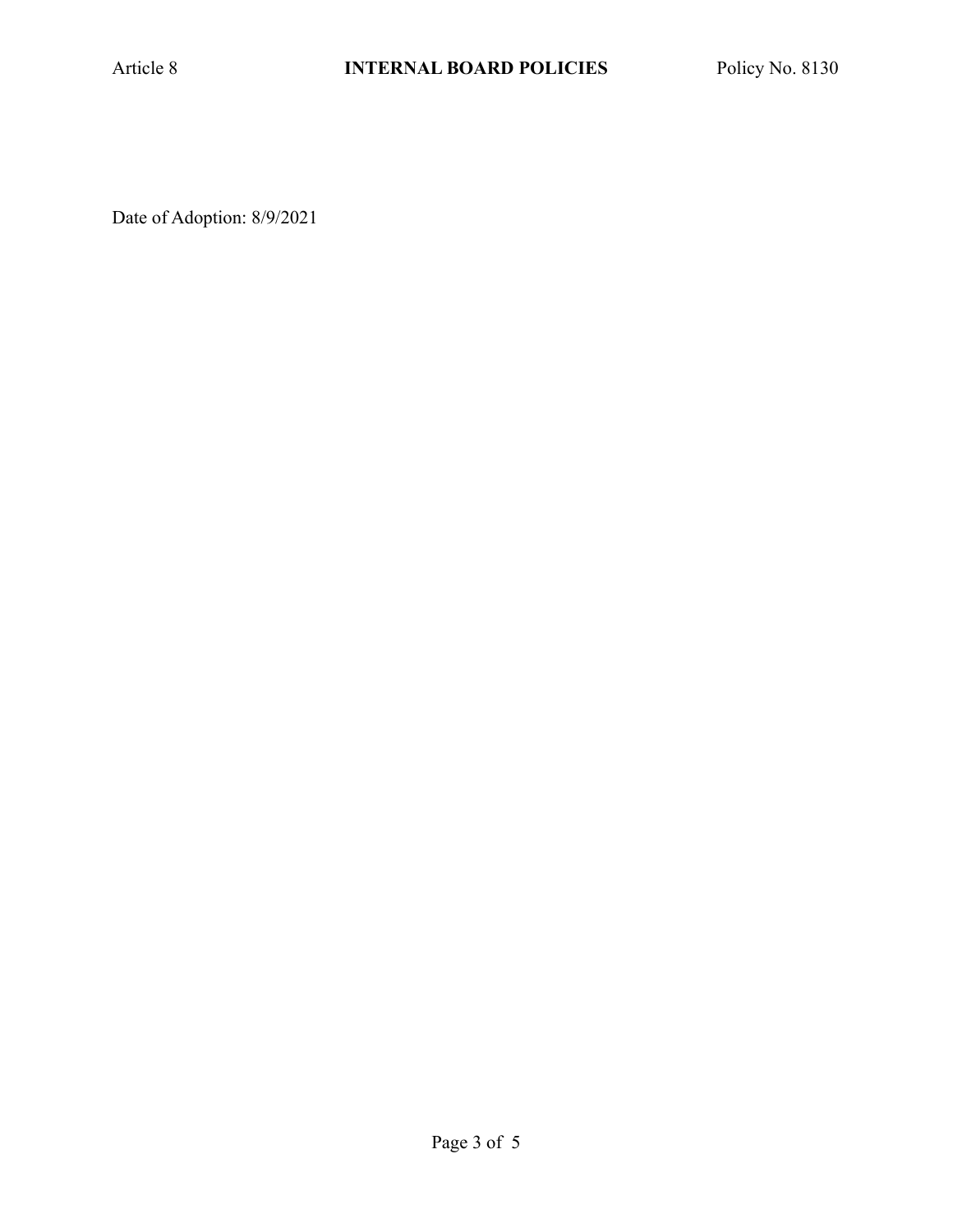## **RESOLUTION**

**RESOLVED**, that the official depository of school funds for this School District is hereby designated to be example and that the designation of  $\overline{a}$ , and that the designation of any other institution as the depository of school funds is hereby withdrawn.

The above Resolution, having been read in its entirety, member moved for its passage and adoption, and member seconded the same. After discussion and roll call vote, the following members voted in favor of passage and adoption of the above Resolution:

 $\mathcal{L}_\mathcal{L} = \mathcal{L}_\mathcal{L} = \mathcal{L}_\mathcal{L} = \mathcal{L}_\mathcal{L} = \mathcal{L}_\mathcal{L} = \mathcal{L}_\mathcal{L} = \mathcal{L}_\mathcal{L} = \mathcal{L}_\mathcal{L} = \mathcal{L}_\mathcal{L} = \mathcal{L}_\mathcal{L} = \mathcal{L}_\mathcal{L} = \mathcal{L}_\mathcal{L} = \mathcal{L}_\mathcal{L} = \mathcal{L}_\mathcal{L} = \mathcal{L}_\mathcal{L} = \mathcal{L}_\mathcal{L} = \mathcal{L}_\mathcal{L}$ 

 $\mathcal{L}_\mathcal{L} = \mathcal{L}_\mathcal{L} = \mathcal{L}_\mathcal{L} = \mathcal{L}_\mathcal{L} = \mathcal{L}_\mathcal{L} = \mathcal{L}_\mathcal{L} = \mathcal{L}_\mathcal{L} = \mathcal{L}_\mathcal{L} = \mathcal{L}_\mathcal{L} = \mathcal{L}_\mathcal{L} = \mathcal{L}_\mathcal{L} = \mathcal{L}_\mathcal{L} = \mathcal{L}_\mathcal{L} = \mathcal{L}_\mathcal{L} = \mathcal{L}_\mathcal{L} = \mathcal{L}_\mathcal{L} = \mathcal{L}_\mathcal{L}$ 

 $\mathcal{L}_\mathcal{L} = \mathcal{L}_\mathcal{L} = \mathcal{L}_\mathcal{L} = \mathcal{L}_\mathcal{L} = \mathcal{L}_\mathcal{L} = \mathcal{L}_\mathcal{L} = \mathcal{L}_\mathcal{L} = \mathcal{L}_\mathcal{L} = \mathcal{L}_\mathcal{L} = \mathcal{L}_\mathcal{L} = \mathcal{L}_\mathcal{L} = \mathcal{L}_\mathcal{L} = \mathcal{L}_\mathcal{L} = \mathcal{L}_\mathcal{L} = \mathcal{L}_\mathcal{L} = \mathcal{L}_\mathcal{L} = \mathcal{L}_\mathcal{L}$ 

The following members voted against the same: \_\_\_\_\_\_\_\_\_\_\_\_\_\_\_\_\_\_\_\_\_\_\_\_\_\_\_\_\_\_\_\_\_\_\_

The following members were absent or not voting:

 The above Resolution, having been consented to and approved by a majority of the members of the School Board of this School District, was declared as passed and adopted by the President at a duly held and lawfully convened meeting in full compliance with the Nebraska open meetings law.

**DATED** this  $\qquad \qquad$  day of  $\qquad \qquad$ , 20

Springfield Platteview Community Schools

 $BY:$ President

Attest:

Secretary

 $\mathcal{L}_\text{max}$